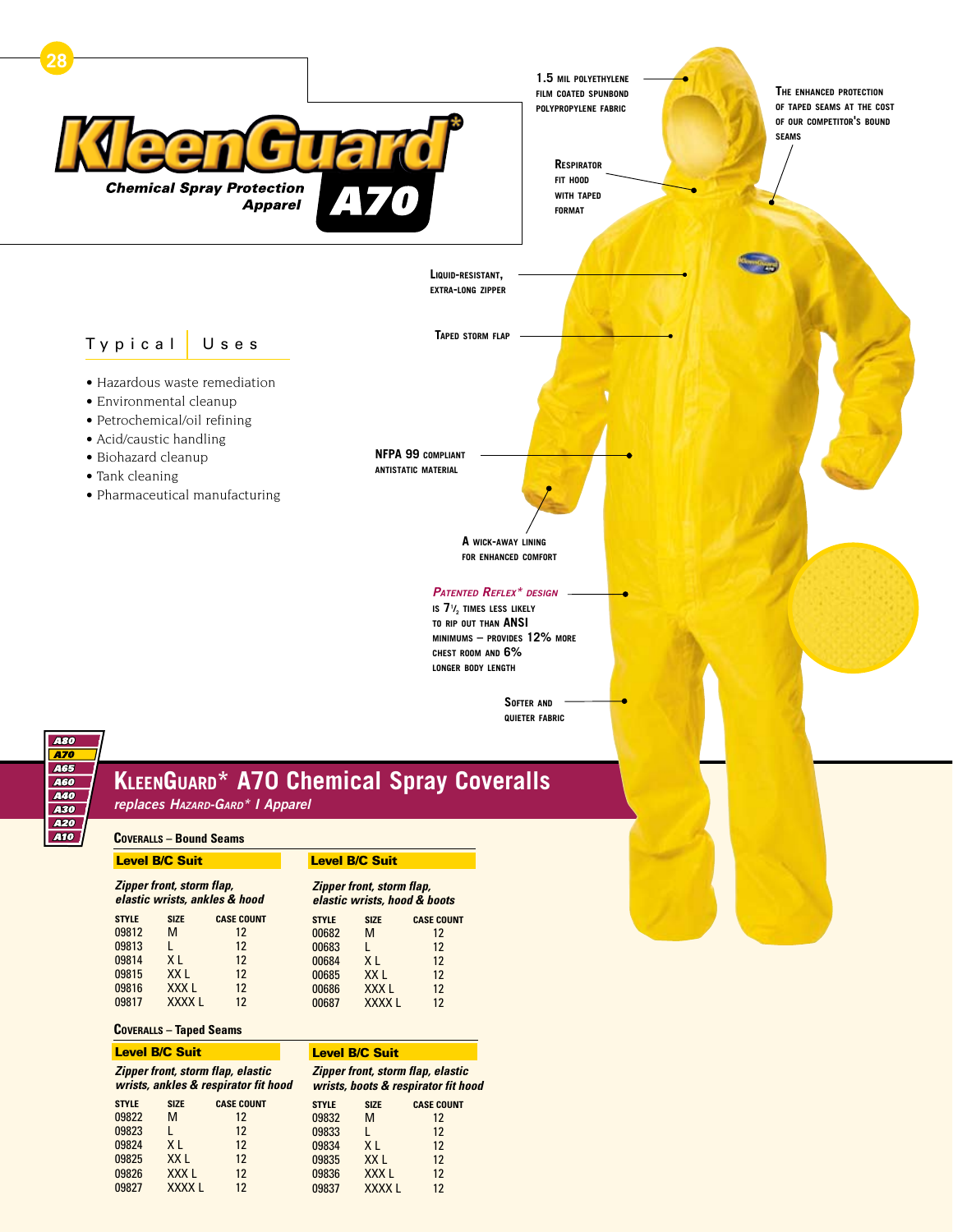



75% of industrial workers preferred KleenGuard\* A70 Apparel over the leading brand for fit and productivity.

*Source: Clinical Research Services*

| PROPERTIES OF KLEENGUARD* A70 CHEMICAL SPRAY APPAREL FABRIC |                       |                |  |
|-------------------------------------------------------------|-----------------------|----------------|--|
| <b>PHYSICAL PROPERTIES</b>                                  | <b>TEST METHOD</b>    | <b>RESULTS</b> |  |
| Tensile Strength (MD)                                       | <b>ASTM D5034</b>     | 33.8 lbs       |  |
| (CD)                                                        |                       | 24.1 lbs       |  |
| Trapezoidal Tear (MD)                                       | <b>INDA IST 100.2</b> | 12.3 lbs       |  |
| (CD)                                                        |                       | $6.7$ lbs      |  |
| <b>Mullen Burst</b>                                         | ISO 13938-1           | 27.9 psi       |  |
| Flammability                                                | <b>CPSC 1610</b>      | Class 1        |  |
| Static Decay (< 0.5 secs)                                   | NFPA 99               | Pass           |  |
| <b>BARRIER PROPERTIES</b>                                   | <b>TEST METHOD</b>    | <b>RESULTS</b> |  |
| <b>Blood Penetration</b>                                    | <b>ASTM F1670</b>     | Pass           |  |
| <b>Blood-Borne Pathogens</b>                                | <b>ASTM F1671‡</b>    | Pass           |  |

**29**

‡ *Standard Test Method for Resistance of Materials Used in Protective Clothing to Penetration by Blood-Borne Pathogens Using Phi-X174 Bacteriophage Penetration as a Test System.*

| LIQUID CHEMICAL RESISTANCE TEST / KLEENGUARD* A70 APPAREL FABRIC |                                               |                                       |                   |
|------------------------------------------------------------------|-----------------------------------------------|---------------------------------------|-------------------|
| <b>CHEMICALS</b><br><b>ASTM F1001</b>                            | <b>LIQUID PENETRATION</b><br><b>ASTM F903</b> | <b>PERMEATION</b><br><b>ASTM F739</b> |                   |
|                                                                  | Test Duration: 60 mins.                       | <b>Normalized</b>                     | Rate              |
|                                                                  | <b>Saturation Exposure</b>                    | Breakthrough (min.)                   | $(\mu q/cm2/min)$ |
| Acetone                                                          | Pass                                          | Immediate                             | 7.9               |
| Acetonitrile                                                     | Pass $\land$                                  | Immediate                             | 8.97              |
| <b>Carbon Disulfide</b>                                          | Pass $\triangle$                              | Immediate                             | 76.3              |
| Dichloromethane                                                  | Pass A                                        | Immediate                             | 85.1              |
| Diethylamine                                                     | Pass $\land$                                  | Immediate                             | High              |
| n,n-Dimethylformamide                                            | Pass                                          | Immediate                             | 2.54              |
| <b>Ethyl Acetate</b>                                             | Pass                                          | Immediate                             | 40.3              |
| n-Hexane                                                         | Pass $\triangle$                              | Immediate                             | High              |
| <b>Methanol</b>                                                  | Pass $\triangle$                              | Immediate                             | 1.71              |
| Nitrobenzene                                                     | Pass                                          | Immediate                             | 97.4              |
| Sodium Hydroxide (50%)                                           | Pass                                          | >480                                  | Not detected      |
| Sulfuric Acid (98%)                                              | Pass                                          | >480                                  | Not detected      |
| Tetrachloroethylene                                              | Pass $\land$                                  | Immediate                             | High              |
| Tetrahydrofuran                                                  | Pass                                          | Immediate                             | 32.8              |
| <b>Toluene</b>                                                   | Pass $\triangle$                              | Immediate                             | High              |

 *warning: Fabric passes penetration testing; however, the chemical is a known or suspected carcinogen or skin absorbed toxin.*

 *Additional chemical test data is available at www.kc-safety.com/chemicalbarrierdata*

## **KleenGuard\* A70 Chemical Spray Accessories**



| <b>SLEEVE PROTECTOR - Yellow</b> |      |                   |
|----------------------------------|------|-------------------|
| <b>STYLE</b>                     | SI7F | <b>CASE COUNT</b> |
| 97780                            | 21"  | $200$ ea/cs       |



| <b>APRON - Yellow</b> |            |                   |
|-----------------------|------------|-------------------|
| <b>STYLE</b>          | SI7F       | <b>CASE COUNT</b> |
| 97790                 | 44" Length | 100/cs, bulk pack |

|--|

| <b>SMOCK</b> - Yellow - elastic wrist, tie front, back opening |             |                   |
|----------------------------------------------------------------|-------------|-------------------|
| <b>STYLE</b>                                                   | <b>SIZE</b> | <b>CASE COUNT</b> |
| 09828                                                          | 38''        | $25$ / $cs$       |
| 09829                                                          | 44"         | $25$ / $cs$       |
| 09830                                                          | 52"         | $25$ / $cs$       |